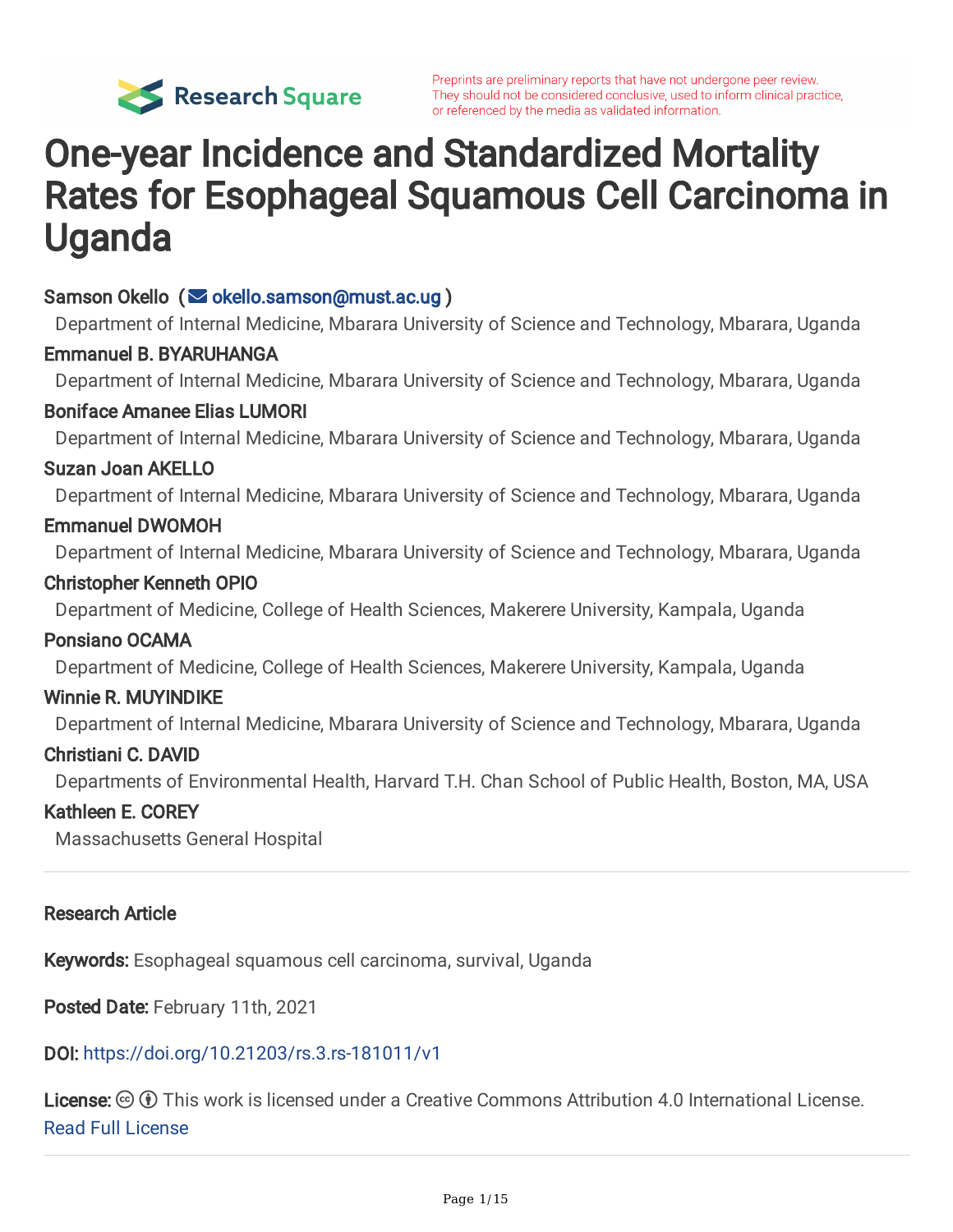#### Abstract

Background: Little is known about the survival of patients with esophageal squamous cell cancer in resource limited settings.

**Objectives:** We sought to determine the incidence of one-year all-cause mortality and age-standardized mortality rates for esophageal squamous cell carcinoma in Uganda.

Methods: Prospective cohort of 92 participants with histologically confirmed esophageal squamous cell cancer at Mbarara Regional Referral Hospital, southwestern Uganda. Participants were enrolled between January 2018 and March 2020 and followed until death. We used Kaplan-Meier methods to determine allcause mortality and median survival time; Cox regression to determine predictors of survival; and determined age-standardized mortality rates (SMR) using the WHO standard population.

Results: All 92 participants contributed a total 353.8 months at risk, 89 (96.7%) died representing an incidence rate of 251.5 (95% CI 204.3, 309.6) per 1000 person-months. The difference in the one-year risk of all-cause mortality among men and women was negative 6.4 percentage points. The overall SMR was 9.96 (95%CI 7.63, 12.29) per 100,000 and median survival time was 3.03 (95% CI 2.60, 3.47), shortest (1.77 months) among men younger than 45 and longest (7.77 months) among women aged 75 years or greater. In a fully adjusted model, high socioeconomic status predicted longer survival while increasing age and low socioeconomic status predicted shorter survival.

**Conclusion:** After diagnosis, the one-year incidence rates of all-cause mortality and age-standardized mortality rates among ESCC patients in rural Uganda are high. Initiatives to improve access to oncology care for diagnosis and treatment should be prioritized to improve overall survival.

### Introduction

Esophageal cancer is the eighth most prevalent cancer worldwide.[1–3] In Asia and east and southern Africa, esophageal squamous cell carcinoma (ESCC)— a subtype of esophageal cancer that accounts for at least 90 % of all global esophageal cancers— is common.[2] For example, the International Agency For Research on Cancer (IARC) in 2012 estimated the age-standardized incidence rates of esophageal cancer among Ugandan men as 36.7 per 100,000 and 24.8 per 100,000 among women compared to the worldwide age-standardized incidence rates of 16.5 for men and 8.9 per 100,000 for women.[4]

Despite advances in clinical oncology, the 5-year survival rate for esophageal cancer remains poor, ranging from 15–25% worldwide.[5] Though the 5-year relative survival rate is higher in high income countries [6], survival is much lower (< 10%) in low and middle income countries with less developed medical infrastructure [7] partly due to patients presenting late, with locally advanced disease or metastases, resulting in very poor survival. Advances in novel chemoradiotherapy regimes[8] provide the opportunity to improve patient outcomes when disease is discovered at an early stage.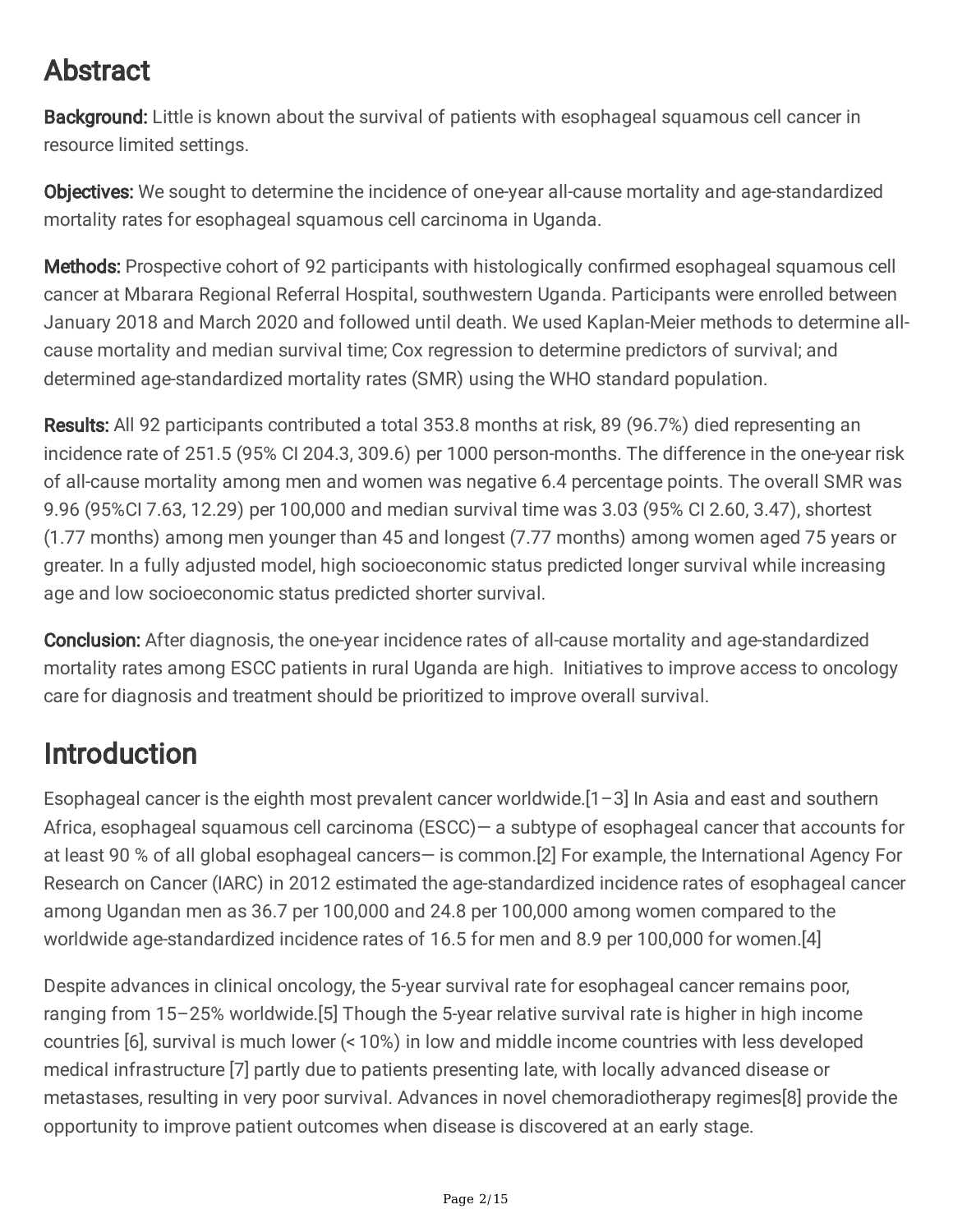However, available data on ESCC incidence in African countries are derived from national cancer registries which are sparse covering 11% of the total African populations[9]. These registries often cover small, subnational, and urban areas and are not representative of national populations. Mortality data is often deficient due to insufficient follow-up, therefore the IARC mortality estimates are based on national mortality and survival probabilities[4] which are skewed in low and middle income countries (LMICs) due to incomplete population coverage. These results in implausibly low mortality rates, and poor-quality data on cause of death information. Given the sparsity of cancer registries, hospital-based data with vital status of ESCC patients provides a unique and relatively unbiased source of ESCC mortality incidence. High quality data on ESCC mortality is paramount for appropriate resource allocation by governments/stakeholders for prevention, diagnostics and treatment initiatives.

We aim to determine the ESCC mortality incidence rate, age-standardized mortality rate, and predictors of ESCC survival in Uganda to highlight the need for high quality data on cancer mortality. Without this detailed knowledge, we may have extreme difficulty formulating strategies to reduce ESCC mortality and morbidity.

# Materials And Methods Study design

We conducted a case-only prospective cohort study nested in Polycyclic Aromatic hydrocarbon exposures and Dietary Risk of Esophageal squamous cell carcinoma in southwestern Uganda (PADRE) study a case-control study that enrolled participants between January 2018 and March 2020 in the endoscopy unit of Mbarara Regional Referral Hospital (MRRH), southwestern Uganda previously described.[10]. Briefly, patients with gastrointestinal symptoms are referred from within MRRH and southwestern Uganda for esophagogastroscopy at MRRH. In this setting, patients for upper gastrointestinal endoscopy often present with advanced ESCC disease (stage III or stage IV). For this study, participants were patients who were diagnosed with ESCC at esophagogastroscopy and tissue histology. To be eligible for the study, ESCC cases had to be 18 years or greater, never have been diagnosed or treated for ESCC. Patients with no features of esophageal masses on EGD and histology findings other than ESCC were excluded.

After written informed consent, esophagogastroscopy was performed to characterize abnormalities in the esophagus and collect esophageal tissue for histology. During diagnostic upper gastrointestinal endoscopy, we collected information about any suspicious esophageal lesions, describing the location i.e., upper third (15–24 cm), middle third (24–32 cm), and lower third (32–40 cm), traversibility (accessing if one could pass the scope beyond the lesion – indicating if the lesion was obstructive in nature), and collecting 3 esophageal biopsies for histology.[10] At the MUST histopathology laboratory, esophageal biopsies were processed and stained with Hematoxylin and eosin.

Slides containing the stained histopathological specimens were then examined using standard diagnostic criteria for microscopic atypia for esophageal squamous cell carcinoma, pathologist reported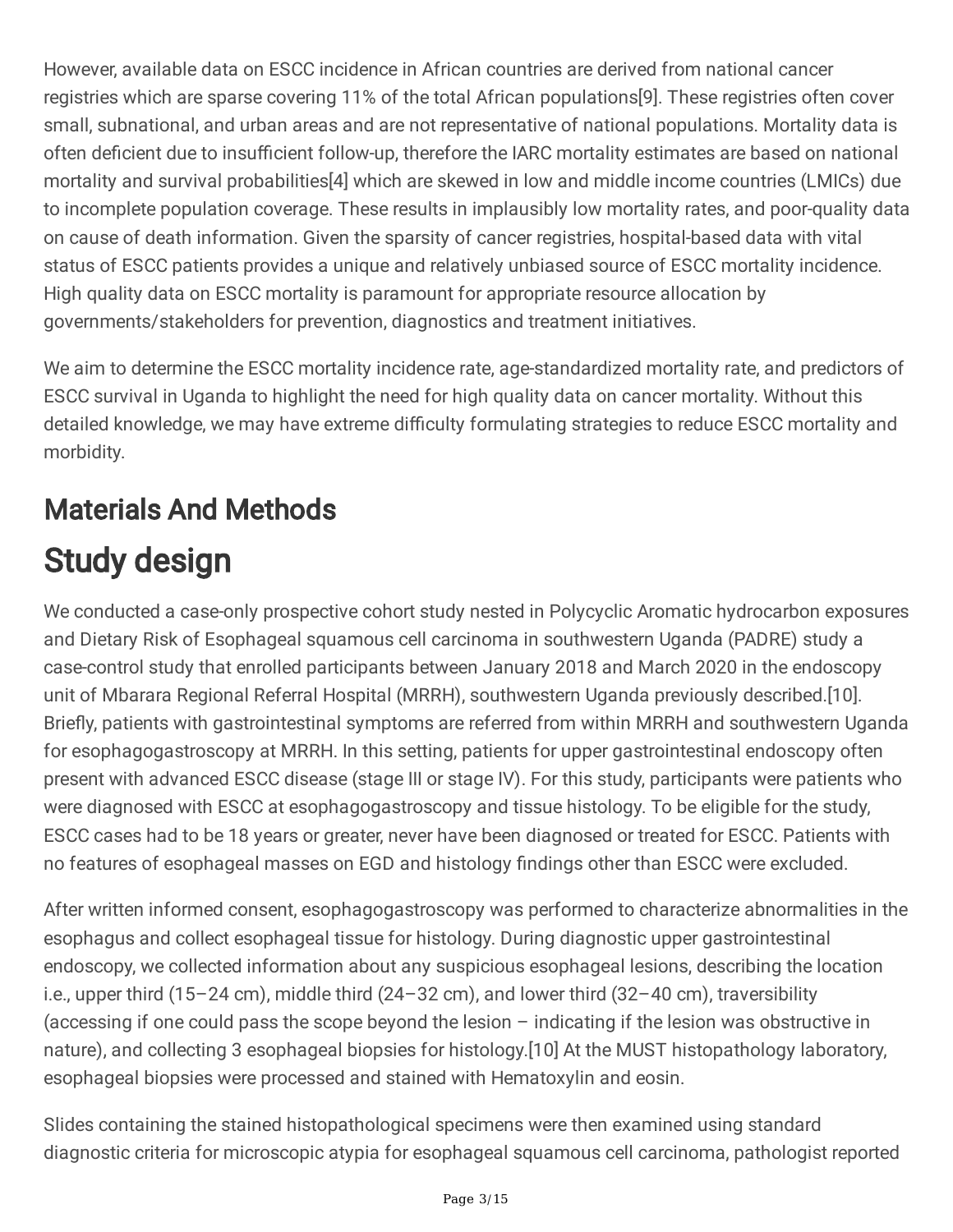features such as presence of nuclear atypia, prominent keratinization and evidence of invasion. [11]

Interviews were conducted at the endoscopy unit of Mbarara Regional Referral Hospital (MRRH) to obtain socio-demographic information including age, gender, and socioeconomic status based on ownership of household items. We also extracted clinical data from clinical records including family history of diagnosed gastrointestinal cancer, symptoms at presentation to MRRH and associated durations.

Of note, participants had the discretion to accept/decline chemotherapy and cancer management was at the discretion of the Oncology physicians. The chemotherapeutic regimen used for ESCC at MRRH is Cisplatin and 5-fluorouracil (5-FU). This is provided free of charge when available otherwise if not available patients' pay out of pocket from private pharmacies. Radiotherapy is only administered at Uganda Cancer Institute (UCI), Kampala.

Each participant was requested to provide a list of at least 3 of their telephone contacts, those of a relative living with participant or neighbor to enable locating the participant. Participants were actively followed every month post-hospital discharge until death.

## Data analysis

We used principal component analysis to generate an assets index score based on household utilities and assets to derive composite measures of socioeconomic status with highest discriminatory capabilities. Participants were divided into tertiles (low, fair, and high socioeconomic status).

Participant demographic and clinical characteristics were summarized for the entire group: means (sd) for continuous variables and counts (percentages) for categorical variables. The follow-up time was the time interval from EGD test to death. Participants who were alive at their last follow-up were censored at the last follow-up date (December 1, 2020).

The primary outcome was overall survival over one year of follow-up. Kaplan-Meier analysis was used for estimating survival probabilities for the overall sample, gender, and socioeconomic status.

Multivariable Cox proportional hazards regression analysis was performed to identify potential factors associated with hazard of death. We adjusted for Age, gender, socioeconomic status, and family history of upper gastrointestinal cancer (Buccal cavity, esophagus, and stomach) (model 1). In model 2, we further adjusted model 1 for measures of disease severity such as untraversability of esophageal lesion during EGD (obstruction), anemia (hemoglobin <7mg/dL), histological features (cell differentiation and invasion of the stromal layer) and in model 3 we adjusted model 2 for receipt of chemoradiotherapy to control the possibility of confounding by indication. We conducted these analyses in a sample with all available data and those with complete data on all covariates.

For comparability of mortality rates across regions and time, we calculated age-standardized mortality rates (SMRs) separately for men and women within the age groups (30 to 45, 45 to 54, 55 to 64, 65 to 74,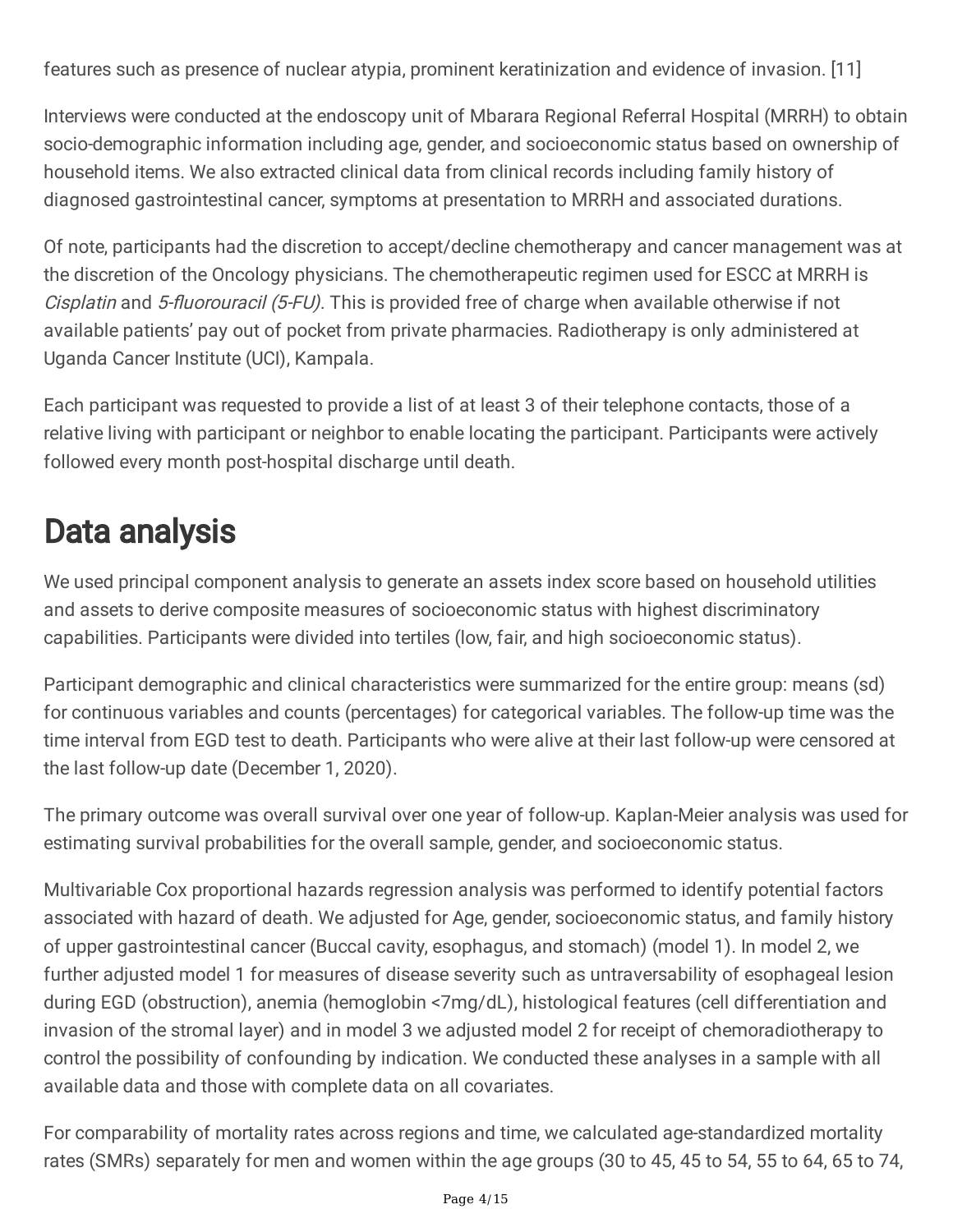and 75 or greater) using direct standardization to the World Health Organization Standard Population age-structure for the period 2000-2025.[12] The overall rates by strata indicate the rate that would result if all populations had the same age distribution.[13]

All analyses were performed using Stata version 15.1 (Stata Corp., TX, USA). We determined statistical significance by a 2-sided p-value of less than 0.05.

#### **Results**

Of the 125 patients screened between January 2018 and March 2020, 92 participants were enrolled after 33 were excluded from the group of potential cases: 14 had esophageal adenocarcinoma presenting as lower esophageal tumors, 12 declined consent, 2 had Barrett's esophagus, 2 died before interviews, 2 were mentally incapacitated, and 1 lived in northwestern Tanzania which would make follow-up challenging.

Participant characteristics are summarized in Table 1. The mean age at diagnosis was 61.3 years (SD 11.3) (range 33 years to 95 years) and the most common presenting complaint was dysphagia to liquids among 79 (88.9%) participants with a median duration of 12 weeks (IQR 8, 20) weeks). Seventy (76.9 %) participants had obstructive lesion untraversable on EGD (circumference of 3.8 mm). Only 10 participants received chemoradiotherapy (equally distributed by socioeconomic status).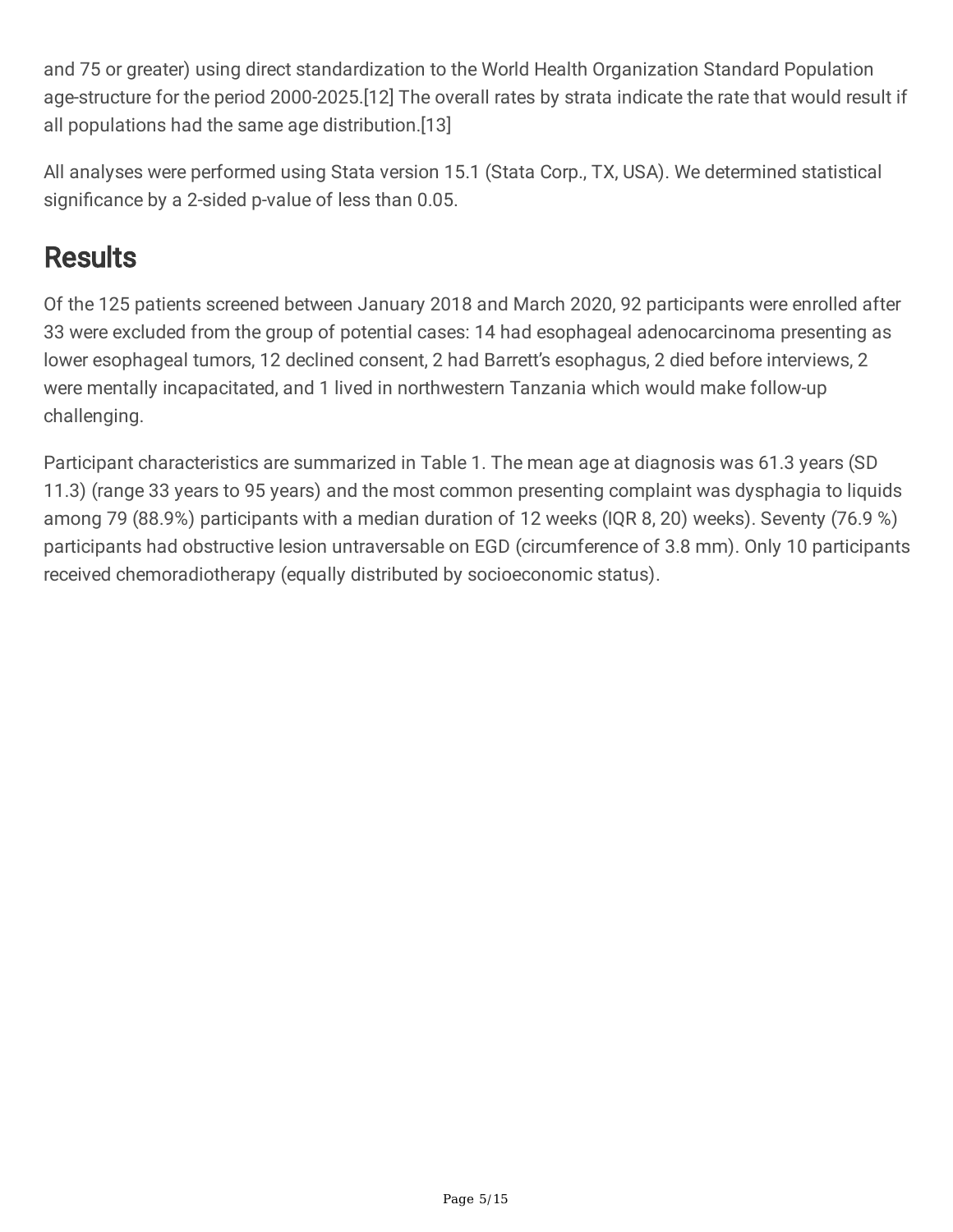Table 1 Baseline characteristics of participants with ESCC, PADRE study 2020.

| <b>Characteristic</b>                               | $N = 92$    |
|-----------------------------------------------------|-------------|
| Men                                                 | 73 (79.3)   |
| Age                                                 |             |
| Mean (SD)                                           | 61.3(11.3)  |
| Range (min, max)                                    | 62 (33, 95) |
| Family history of upper GI cancer                   | 42 (45.7)   |
| Primary symptom                                     |             |
| Dysphagia for liquids                               | 79 (88.9)   |
| Odynophagia                                         | 6(6.5)      |
| Median duration (in weeks) of symptom (median, IQR) | 12(8, 20)   |
| Secondary symptom                                   |             |
| Odynophagia                                         | 23(25.0)    |
| Epigastric pain                                     | 20(21.7)    |
| Regurgitation                                       | 16(17.4)    |
| Median duration (in weeks) of symptom (median, IQR) | 12(8, 24)   |
| Tumor site                                          |             |
| Upper Esophagus (< 24 cm from incisors)             | 13(19.1)    |
| Mid Esophagus (24 to 32 cm from incisors)           | 51(75.0)    |
| Lower Esophagus (> 32 cm from incisors)             | 4(5.9)      |
| Obstruction                                         | 70 (76.9)   |
| <b>ICDO Differentiation</b>                         |             |
| None (Gx)                                           | 12(13.0)    |
| Well (Grade 1)                                      | 5(5.4)      |
| Moderate (Grade 2)                                  | 37(40.2)    |
| Poor (Grade 3)                                      | 38(41.3)    |
| Therapy                                             |             |

SD: standard deviation; IQR: interquartile range; GI: Gastrointestinal: ICDO: International Classification of Disease for Oncology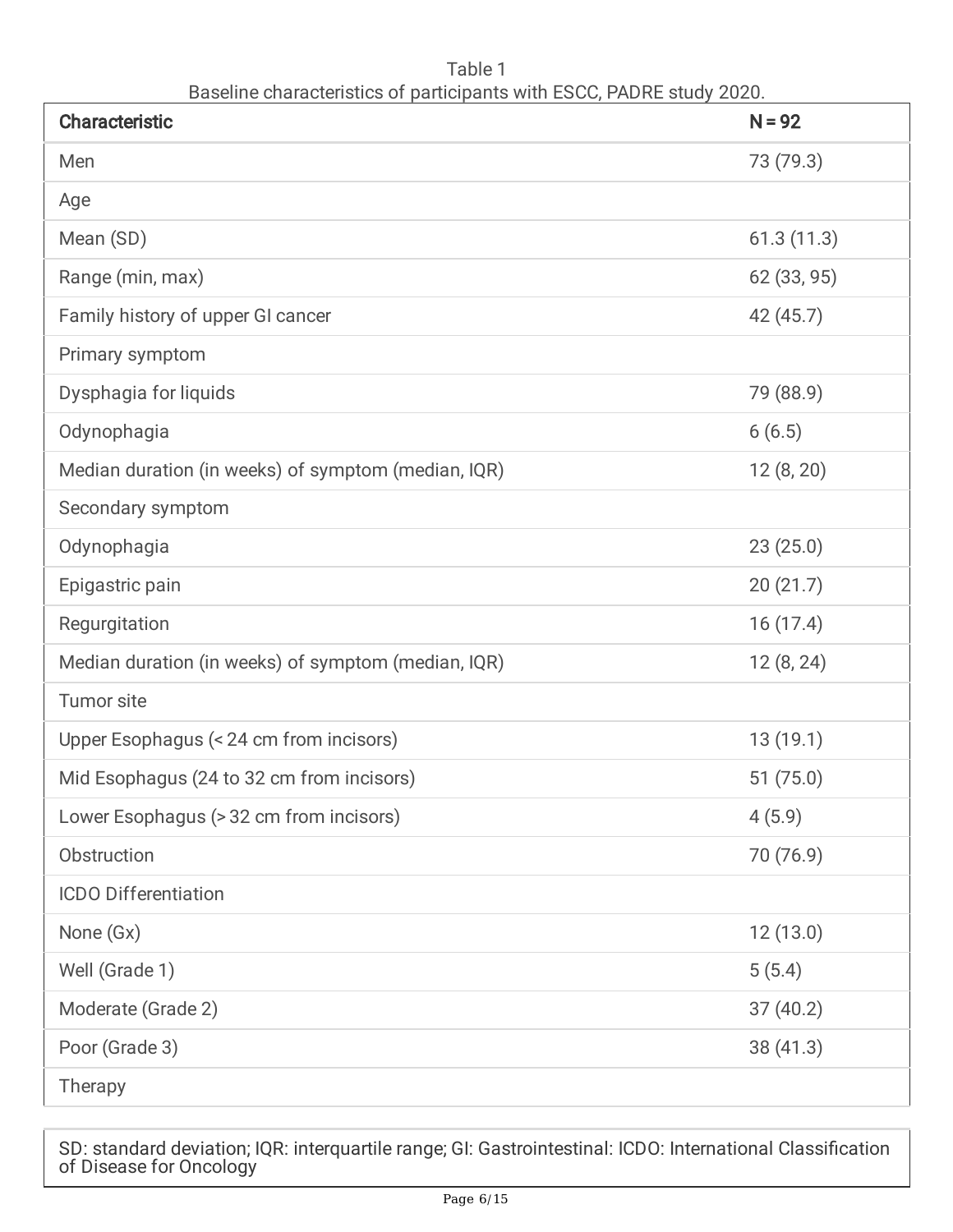| Characteristic                                                                                                                                                                                                                                                                                                                              | $N = 92$  |
|---------------------------------------------------------------------------------------------------------------------------------------------------------------------------------------------------------------------------------------------------------------------------------------------------------------------------------------------|-----------|
| Palliation                                                                                                                                                                                                                                                                                                                                  | 82 (89.1) |
| Chemoradiotherapy                                                                                                                                                                                                                                                                                                                           | 10(10.9)  |
| $\mathcal{A}$ , $\mathcal{A}$ , $\mathcal{A}$ , $\mathcal{A}$ , $\mathcal{A}$ , $\mathcal{A}$ , $\mathcal{A}$ , $\mathcal{A}$ , $\mathcal{A}$ , $\mathcal{A}$ , $\mathcal{A}$ , $\mathcal{A}$ , $\mathcal{A}$ , $\mathcal{A}$ , $\mathcal{A}$ , $\mathcal{A}$ , $\mathcal{A}$ , $\mathcal{A}$ , $\mathcal{A}$ , $\mathcal{A}$ ,<br>$\cdots$ |           |

SD: standard deviation; IQR: interquartile range; GI: Gastrointestinal: ICDO: International Classification of Disease for Oncology

For a total analysis time at risk and under observation of 353.8 months (29.5 years), 89 (96.7 %) participants died representing an incidence rate of 251.5 (95% CI 204.3, 309.6) per 1000 person-months and overall survival of 3.26 % in 1 year. Men contributed a total 265.5 person-months of observation time in which 71 died representing an incident rate of 267.4 (95% CI 211.9, 337.4) per 1000 person-months whereas women contributed 88.34 person-months of observation in which 18 died representing an incident rate of 203.7 (95% CI 128.3, 323.3) per 1000 person-months. Table 2. The difference in the oneyear risk of all-cause mortality among Ugandan men and women with ESCC was negative 6.4 percentage points 95%CI (-17.6, 4.9).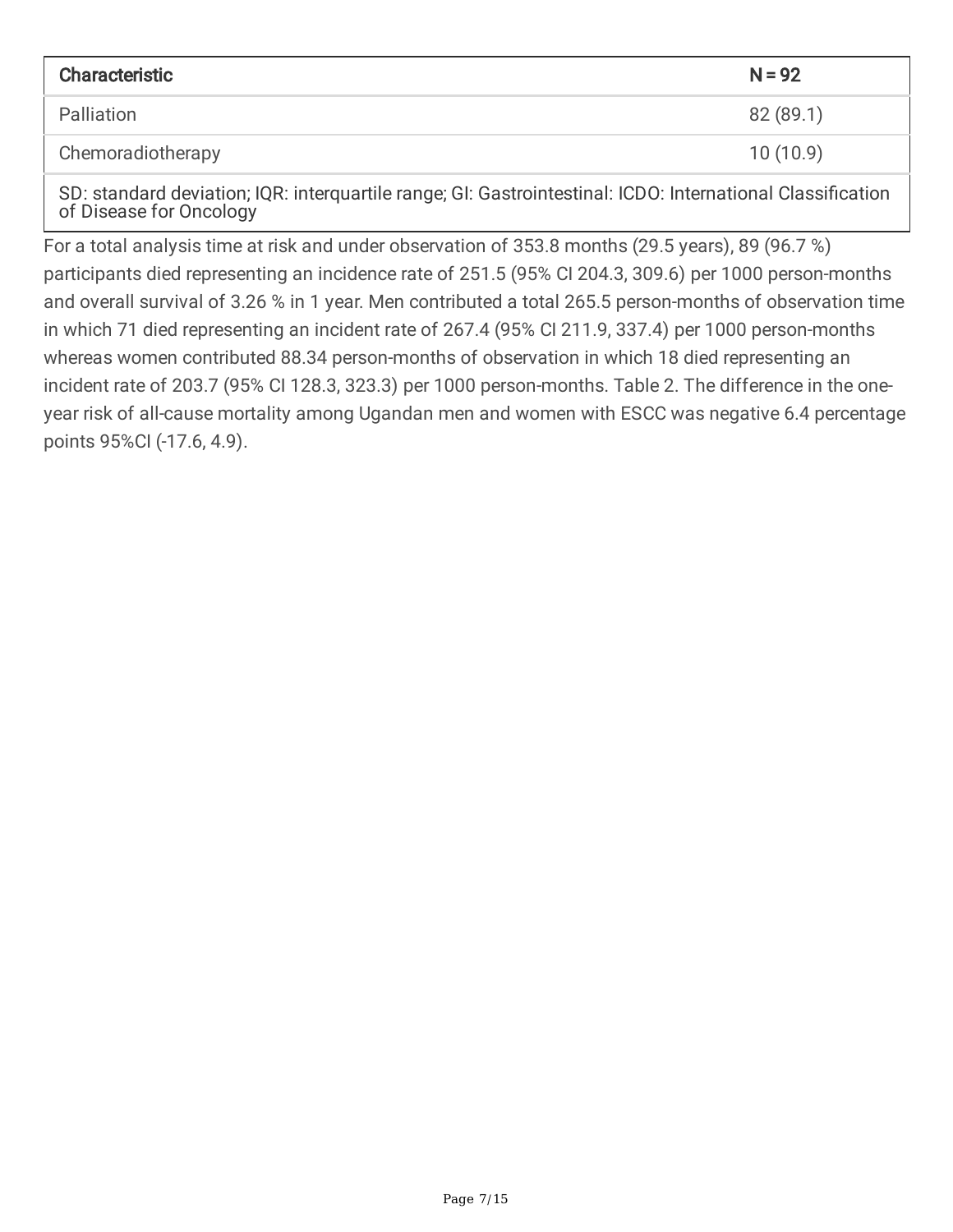Table 2

Median survival time and incidence rates of all-cause mortality of ESCC participants, PADRE study 2020.

| <b>Characteristic</b>   | Person-<br>months | <b>Deaths</b> | Median survival (in<br>months) | Incidence rate (95% CI) per 1000<br>person-months |
|-------------------------|-------------------|---------------|--------------------------------|---------------------------------------------------|
|                         |                   |               | (95% CI)                       |                                                   |
| Overall                 | 353.82            | 89            | 3.03(2.60, 3.47)               | 251.54 (204.35, 309.62)                           |
| Gender                  |                   |               |                                |                                                   |
| Men                     | 265.48            | 71            | 3.00(2.50, 3.47)               | 267.44 (211.93, 337.47)                           |
| Women                   | 88.34             | 18            | 3.17(2.17, 4.83)               | 203.75 (128.37, 323.40)                           |
| Age (in years)          |                   |               |                                |                                                   |
| 30 to 45                | 26.97             | 7             | 3.07(1.37, 7.10)               | 259.58 (123.75, 544.50)                           |
| 45 to 54                | 66.73             | 20            | 2.83(1.37, 3.90)               | 299.70 (193.35, 464.54)                           |
| 55 to 64                | 113.5             | 33            | 3.33(2.17, 3.87)               | 290.75 (206.70, 408.97)                           |
| 65 to 74                | 53.51             | 14            | 2.40(0.73, 3.47)               | 261.64 (154.96, 441.77)                           |
| 75 or greater           | 93.12             | 15            | 3.87(2.50, 5.97)               | 161.09 (97.11, 267.20)                            |
| Socioeconomic<br>status |                   |               |                                |                                                   |
| Low                     | 52.13             | 32            | 1.50(1.10, 1.90)               | 613.81 (434.07, 867.97)                           |
| Fair                    | 96.60             | 30            | 3.07(2.83, 3.67)               | 310.56 (217.14, 444.17)                           |
| High                    | 205.09            | 27            | 5.77(4.33, 7.77)               | 131.65 (90.28, 191.97)                            |
| <b>Tumor site</b>       |                   |               |                                |                                                   |
| Upper                   | 116.61            | 36            | 2.67(2.10, 3.00)               | 308.72 (222.69, 428.00)                           |
| Mid                     | 214.32            | 49            | 3.40(2.77, 4.23)               | 228.63 (172.80, 302.51)                           |
| Lower                   | 22.9              | 4             | 3.87(1.77, 5.97)               | 174.67 (65.56, 465.40)                            |
| CI: confidence interval |                   |               |                                |                                                   |

The overall median survival time was 3.03 months (95% CI 2.60, 3.47) Fig. 1; 3.00 months (95% CI 2.50, 3.47) among men and 3.17 months (95% CI 2.17, 4.83) among women. Of note, men of age < 45 years had the lowest median survival time of 1.77 months while women aged 75 years or greater had the longest median survival time of 7.77 months. Table 2.

The Kaplan-Meier survival curves for overall survival for the whole population, categorized by gender, and asset index, and therapy are shown in Fig. 1. Of note, median survival was higher among those who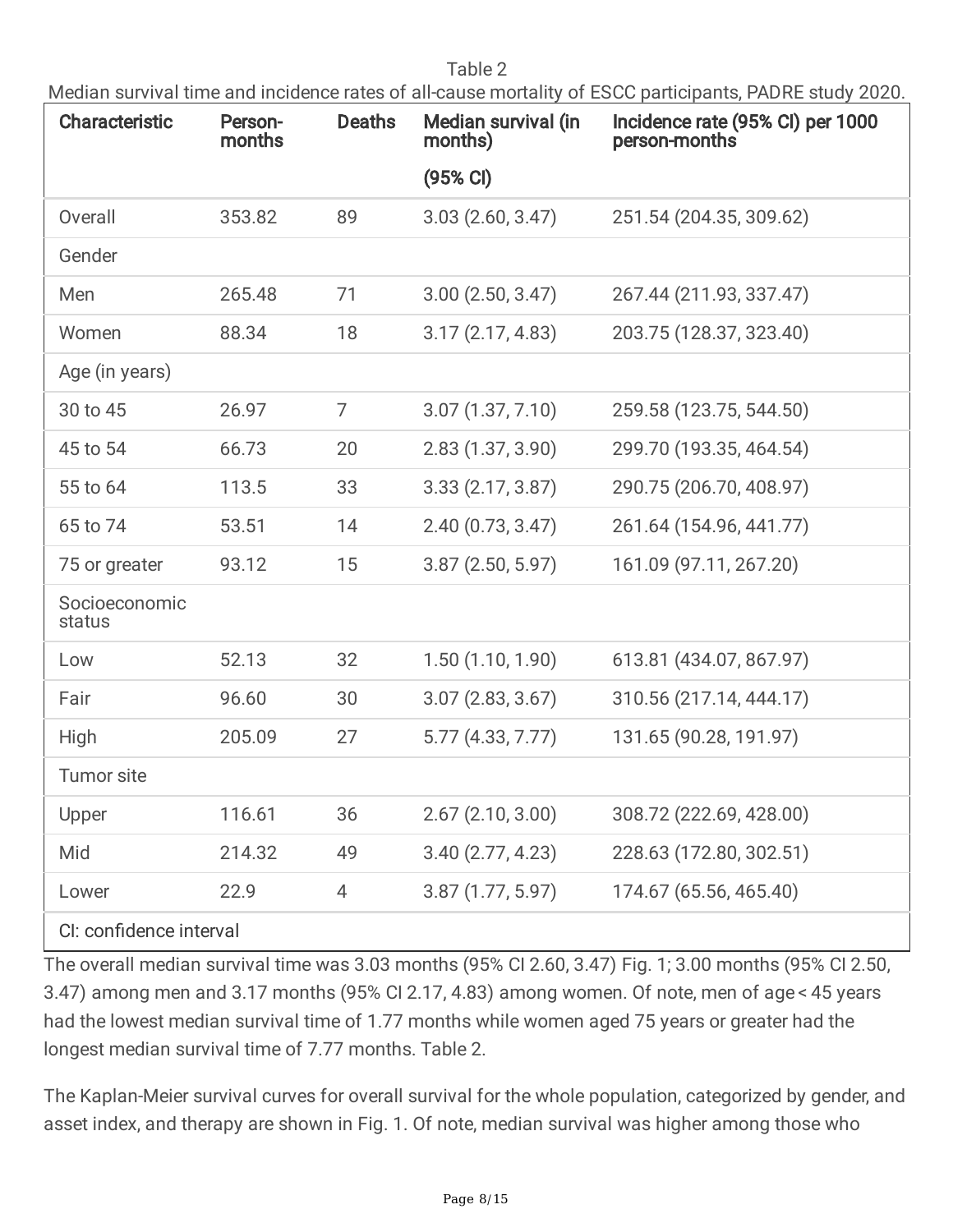received chemoradiotherapy was at 4.23 months (95%CI 0.63, 9.20) compared those who received palliative care only of 2.97 months (95% CI 2.40, 3.33).

The overall estimated age-standardized mortality rates (SMRs) was 9.96 (95%CI 7.63, 12.29) per 100,000; for men was 10.08 (7.46, 12.69) per 100,000 and 9.64 (4.17, 15.11) per 100,00 for women as shown in Table 3. Within the age groups, the SMRs for both sexes tended to decrease with increasing age. Due to the limited study population, it was feasible to further categorize gender by age groups. Hence, these results do not rule out a general decreasing trend in SMRs across age groups.

| <b>Characteristic</b> | <b>Crude mortality rate per</b><br>100,000 | Age standardised <sup>#</sup> mortality rate (95% CI) per<br>100,000 |
|-----------------------|--------------------------------------------|----------------------------------------------------------------------|
| Overall               | 11.54                                      | 9.96(7.63, 12.29)                                                    |
| Gender                |                                            |                                                                      |
| Men                   | 11.57                                      | 10.08 (7.46, 12.69)                                                  |
| Women                 | 11.40                                      | 9.64(4.17, 15.11)                                                    |
| Age (in years)        |                                            |                                                                      |
| 30 to 45              | 4.68                                       | 2.03(0.52, 3.53)                                                     |
| 45 to 54              | 8.76                                       | 2.03(1.14, 2.92)                                                     |
| 55 to 64              | 11.72                                      | 1.96(1.28, 2.65)                                                     |
| 65 to 74              | 18.07                                      | 1.89(0.90, 2.88)                                                     |
| 75 or greater         | 32.76                                      | 2.03(1.06, 2.99)                                                     |
|                       |                                            |                                                                      |

Table 3

#standardized to the World population (2000 to 2025); CI: Confidence interval

In the minimally adjusted multivariable Cox proportional hazards regression model 1, predictors of increased hazard of death were age (aHR 1.01, 95% CI 1.01 to 1.01); low socioeconomic status (aHR 4.62, 95% CI 2.50 to 8.54) whereas being in the highest SES group predicted reduced hazard of death (aHR 0.40, 95% CI 0.23 to 0.70). In contrast, for model 2, increasing age (aHR 1.01, 95% CI 1.01 to 1.01), low socioeconomic status (aHR 8.97, 95% CI 3.72 to 21.65), cell differentiation grade 2 (aHR 3.05, 95% CI 1.10 to 8.47) predicted increased hazard of death and high socioeconomic status (aHR 0.46, 95% CI 0.23 to 0.92) predicted lower hazard of death. In the full adjusted model 3, predictors of increased hazard of death included increasing age (aHR 1.01, 95% CI 1.01 to 1.01) and low socioeconomic status (aHR 4.57, 95% CI 2.33 to 8.96) while high SES was associated reduced hazard of death (aHR 0.39, 95% CI 0.21 to 0.70) as seen in Table 4.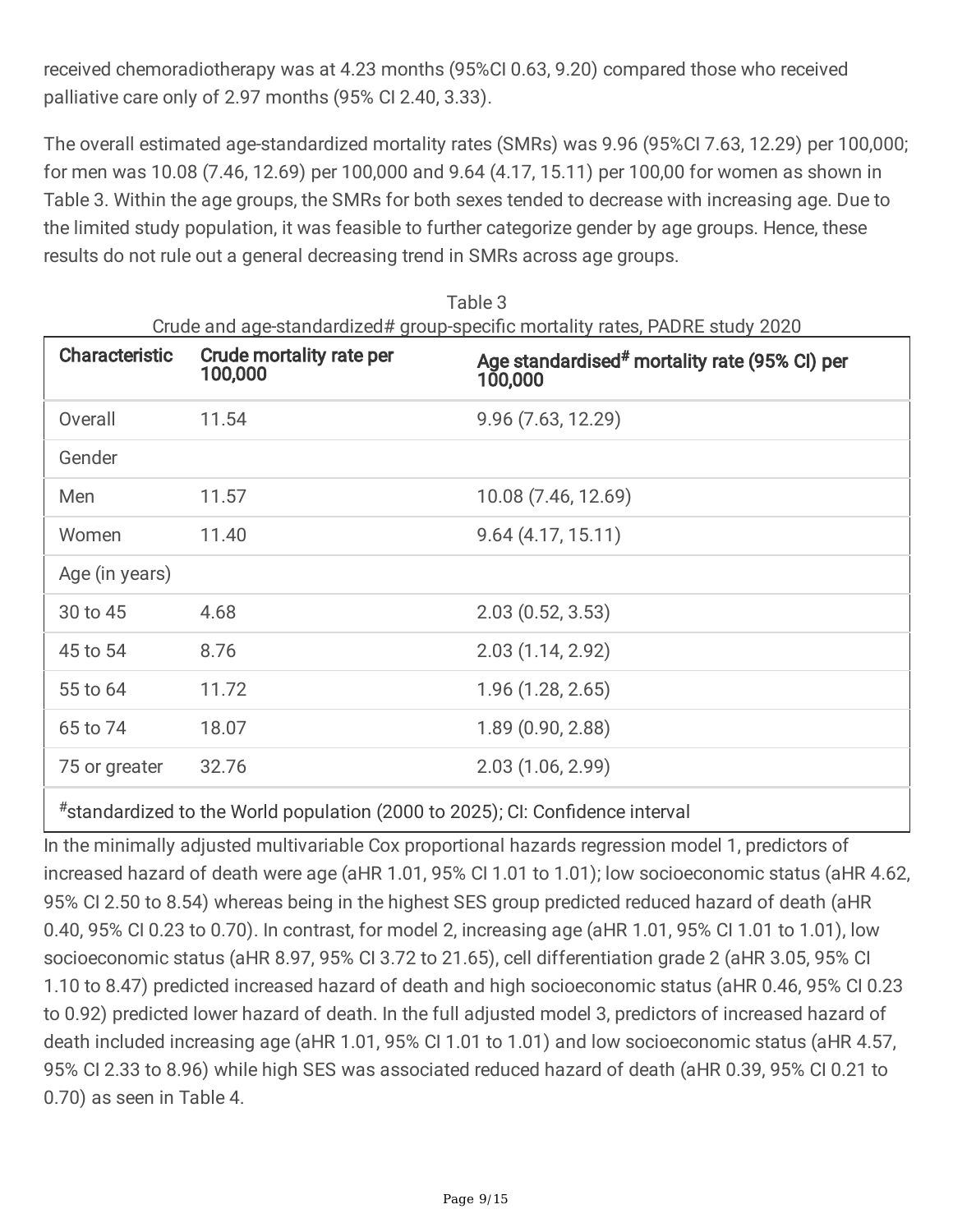Table 4 Predictors of overall survival following ESCC diagnosis in Uganda, PADRE study 2020

| <b>Characteristics (N = 92)</b>     | <b>Adjusted Hazard ratio</b><br>$(95% \text{ Cl})$ | <b>Adjusted Hazard ratio</b><br>$(95% \text{ Cl})$ | <b>Adjusted Hazard ratio</b><br>$(95% \text{ Cl})$ |
|-------------------------------------|----------------------------------------------------|----------------------------------------------------|----------------------------------------------------|
|                                     | $AIC = 440$                                        | $AIC = 445$                                        | $AIC = 446$                                        |
| Age (each year)                     | 1.00(1.00, 1.00)                                   | 1.00(1.00, 1.00)                                   | 1.00(1.00, 1.00)                                   |
| Gender                              |                                                    |                                                    |                                                    |
| Men                                 | 1.37(0.79, 2.37)                                   | 1.82(0.84, 3.95)                                   | 1.33(0.71, 2.47)                                   |
| Women                               | Ref                                                | Ref                                                | Ref                                                |
| Socioeconomic status                |                                                    |                                                    |                                                    |
| Low                                 | $4.62$ (2.50, 8.54)                                | 8.97 (3.72, 21.65)                                 | 4.57(2.33, 8.96)                                   |
| Fair                                |                                                    |                                                    |                                                    |
| High                                | 0.40(0.23, 0.70)                                   | 0.46(0.23, 0.92)                                   | 0.39(0.21, 0.70)                                   |
| Family history of GI<br>cancer      | 0.98(0.65, 1.49)                                   | 1.11(0.62, 1.98)                                   | 1.05(0.65, 1.69)                                   |
| Traversability of<br>lesions on EGD |                                                    |                                                    |                                                    |
| Traversable                         |                                                    | Ref                                                | Ref                                                |
| Obstruct                            | $\overline{\phantom{a}}$                           | 0.90(0.56, 1.44)                                   | 0.83(0.51, 1.37)                                   |
| Hemoglobin*                         |                                                    |                                                    |                                                    |
| Normal                              |                                                    | Ref                                                | Ref                                                |
| Low                                 |                                                    | 1.80(0.90, 3.60)                                   | 1.49(0.84, 2.66)                                   |
| Cell differentiation                |                                                    |                                                    |                                                    |
| None (Gx)                           |                                                    | Ref                                                | Ref                                                |
| Well (G1)                           |                                                    | 1.91(0.43, 8.43)                                   | 0.98(0.23, 4.15)                                   |
| Moderate (G2)                       |                                                    | 3.05(1.10, 8.47)                                   | 1.25(0.50, 3.10)                                   |
| Poor (G3)                           |                                                    | 1.57(0.50, 4.90)                                   | 0.70(0.32, 1.52)                                   |
| Invasion of stroma                  |                                                    |                                                    |                                                    |
| <b>No</b>                           |                                                    | 0.41(0.19, 0.88)                                   | 0.75(0.44, 1.26)                                   |
| Yes                                 |                                                    | Ref                                                | Ref                                                |
|                                     |                                                    |                                                    |                                                    |

AIC: Akaike's information criterion; EGD: Esophagogastroduodenoscopy; GI: Gastrointestinal; \*Hemoglobin levels were categorized as normal if > 13.5 mg/dL for men or > 12.0 mg/dL for women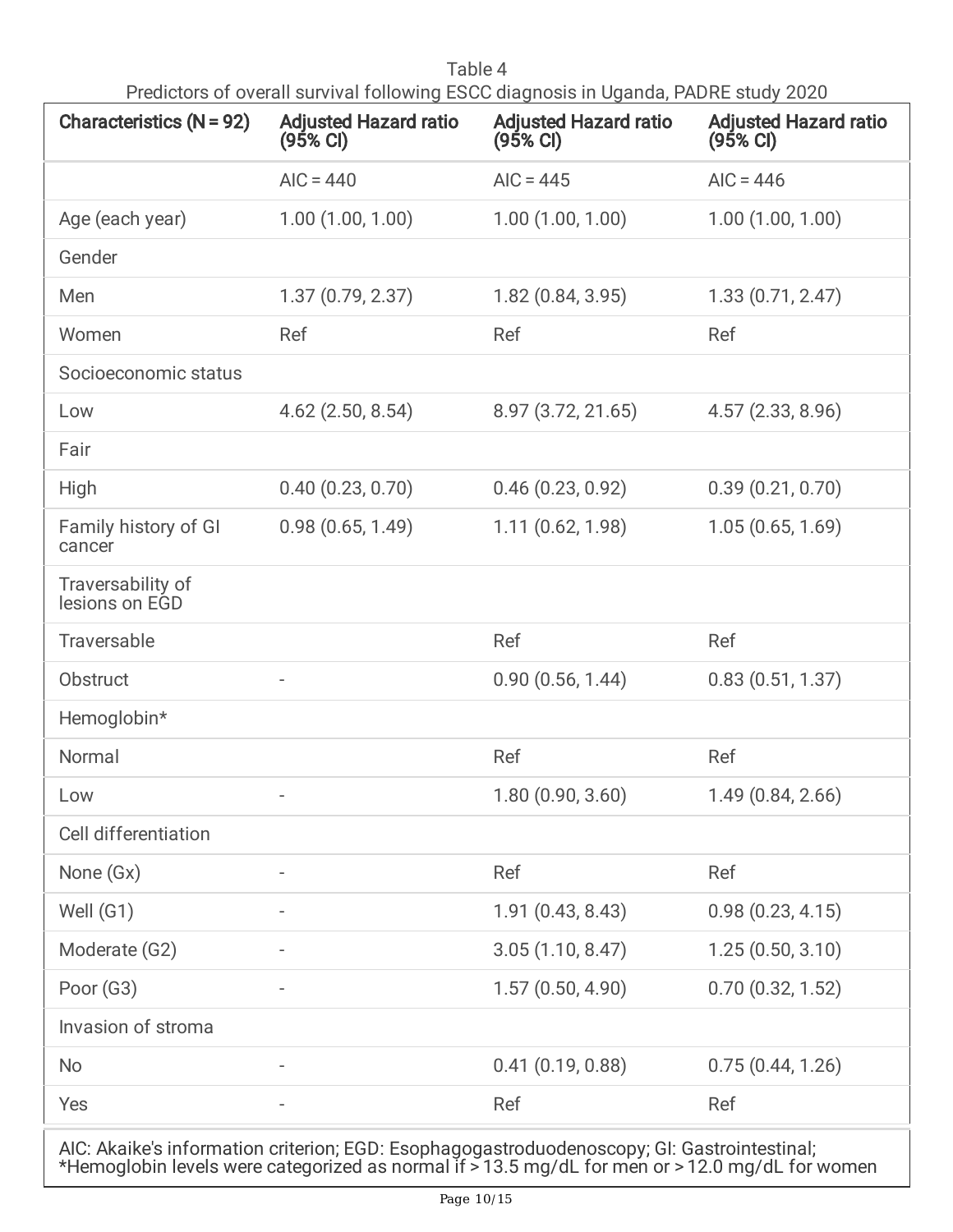| Characteristics $(N = 92)$                                                                                                                                                                     | <b>Adjusted Hazard ratio</b><br>(95% <sub>C</sub> ) | <b>Adjusted Hazard ratio</b><br>(95% CI) | <b>Adjusted Hazard ratio</b><br>(95% CI) |
|------------------------------------------------------------------------------------------------------------------------------------------------------------------------------------------------|-----------------------------------------------------|------------------------------------------|------------------------------------------|
| Therapy                                                                                                                                                                                        |                                                     |                                          |                                          |
| Palliative care only                                                                                                                                                                           | $\overline{\phantom{a}}$                            |                                          | Ref                                      |
| Chemoradiotherapy                                                                                                                                                                              | $\overline{\phantom{a}}$                            |                                          | 0.42(0.14, 1.28)                         |
| AIC: Akaike's information criterion; EGD: Esophagogastroduodenoscopy; GI: Gastrointestinal;<br>*Hemoglobin levels were categorized as normal if > 13.5 mg/dL for men or > 12.0 mg/dL for women |                                                     |                                          |                                          |

#### **Discussion**

In this single center prospective cohort study of ESCC participants followed from diagnosis until death, we found a low overall survival of 3.26% in 1 year which translates to a high incidence rate of one-year all-cause mortality and low (3 months) median survival. Unsurprisingly, men had the highest incidence rate of one -year mortality and lowest median survival compared to women. The high incidence of allcause mortality relates in part to advanced disease at presentation, and disparities in access to treatment as evidenced by the longer overall median survival among those who receive chemoradiotherapy compared to those who did not. However, this overall median survival is shorter in contrast to a 9 months median post treatment survival reported by a meta-analysis of African studies. [14]

Our results corroborate those of an Iranian study which found a very poor (< 19%) five-year overall survival rate) and women having a longer survival than men.[15] The influence of gender on survival could be due to differences in ESCC distribution with a male to female ratio of 1:4, and the exposure to ESCC risk factors (as smoking and drinking alcohol) which heavily influence both cancer incidence and competing mortality are likely to be more frequent in men with ESCC; however, further investigation is required to better interpret this interesting result.

Our finding of a median survival of 4.23 months among those who received chemoradiotherapy corroborates a report from South Africa where a combination of radiotherapy and chemotherapy (cisplatin and 5-fluorouracil) has been shown to result in a median survival of 5.7 months.[16] For advanced ESCC, fractionated high-dose-rate brachytherapy (18 Gy in 3 fractions or 16 Gy in 2 fractions on alternate days) has been shown to have the longest median survival of 7.1 months of dysphagia-free survival and 7.9 months overall median survival in south Africans.[17]

In contrast to the IARC estimates[4], we found lower age-standardized mortality rate for both sexes and among men i.e., 9.96 (7.63, 12.29) per 100,000 in the current study for both sexes compared to 11.8 per 100,000 by IARC [the 3rd highest in the East and Southern African region behind Malawi (16.7) and Kenya (12.0)] and among men a SMR of 10.08 per 100,000 in the current study compared to 15.8 per 100,000 (highest in the region) by IARC. For women, we found a higher ASMR of 9.64 per 100,000 compared to 8.6 per 100,000 as estimated by IARC.[4] The difference in the age-standardized mortality rates may be due to differences in research methods with the IARC using methods of incidence and mortality estimation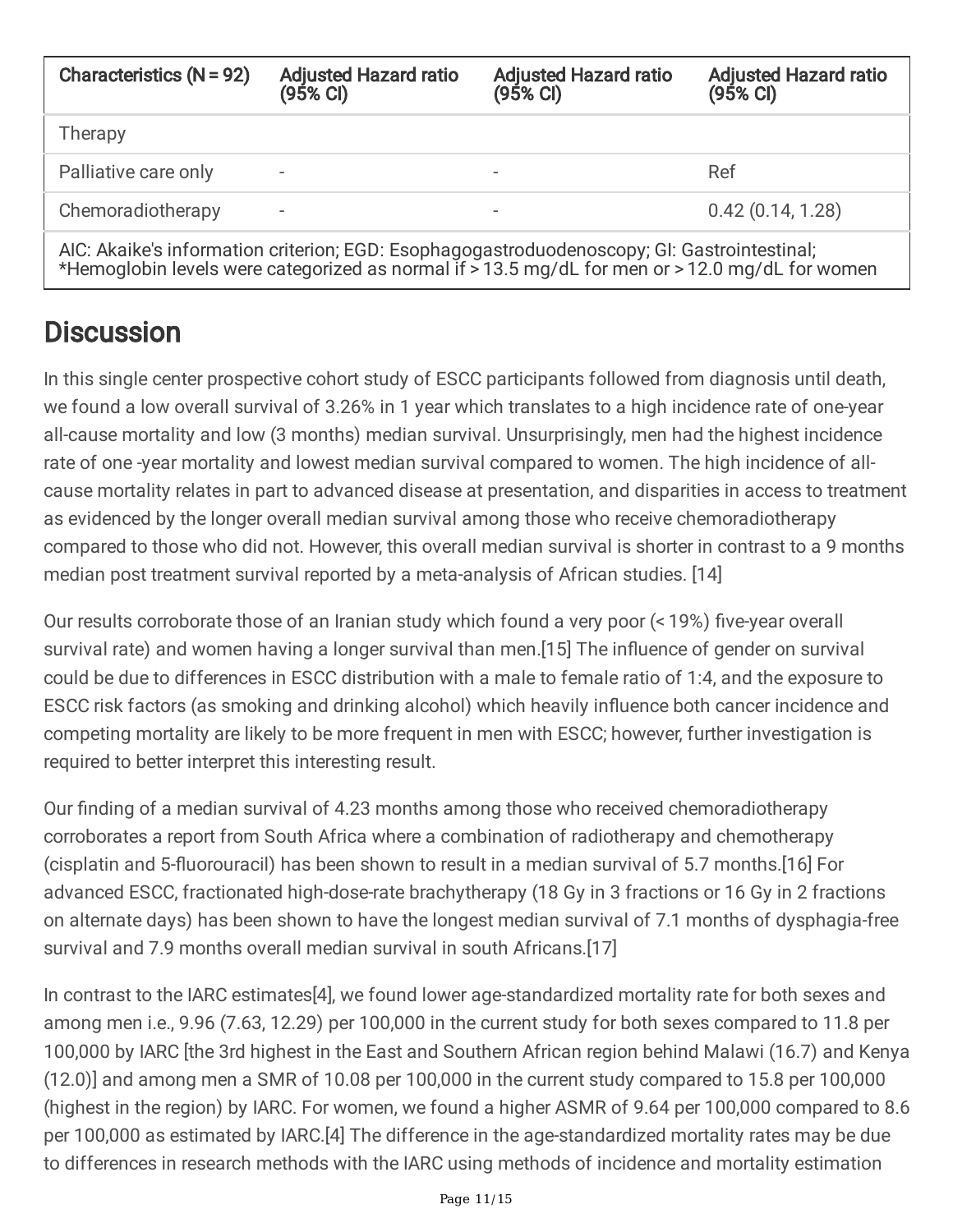undertaken at the national level and hence their validity depends upon the representativeness and quality of information source from the national level which unfortunately are inadequate.[18]

We found being of high socioeconomic status compared to fair predicted longer overall survival while increasing age and being of low socioeconomic status predicted shorter overall survival. This data high lights the role played by social determinants contributing to ESCC mortality since socioeconomic status impacts on access to and use of clinical services.

Our results should be interpreted with some limitations in the context of a relatively small size and conduct in a single site therefore findings may not be extrapolated to the community. Second, a referral bias in that enrolment was in a referral hospital thus only ESCC patients who came to the hospital were enrolled. Lastly, less than 10% of participants had ESCC staging data as participants did not agree to performing staging tests after being told of ESCC diagnosis as this would add to the cost of care. However, we used the histological grading and evidence obstruction which suggest that the participants had advanced ESCC stages. Our study had multiple strengths. First, our data are complete with no losses to follow up, so these data are not affected by follow up or survival biases. This is important, since many cancer registries have no survival data due to the heighten losses to follow up. Second, our study was conducted in an ESCC high burden region of southwestern Uganda, which is an appropriate site for epidemiological study of ESCC.

In conclusion, the one-year incidence rates of all-cause mortality and age-standardized mortality rates among ESCC patients in rural Uganda is higher than has been reported. Future work should establish if these rates change with improved access to chemoradiotherapy and longer follow up. Finally, in rural Uganda and similar settings with high ESCC burden, initiatives to improve access to oncology care should be prioritized to improve overall survival.

### **Declarations**

# Ethics approval and consent to participate:

The study procedures were approved by the Institutional Review Boards of Mbarara University of Science and Technology Research ethics committee (Protocol #07/11-16), Harvard TH Chan School of Public Health (Protocol #17-1086) and the Uganda National Council for Science and Technology (Protocol #HS37ES). All participants provided written informed consent in English or the local languages. Participants unable to read had a witness and used an inked fingerprint as signature. All methods were performed in accordance with the declaration of Helsinki.

## Consent for publication:

All authors consented to submission of the final manuscript.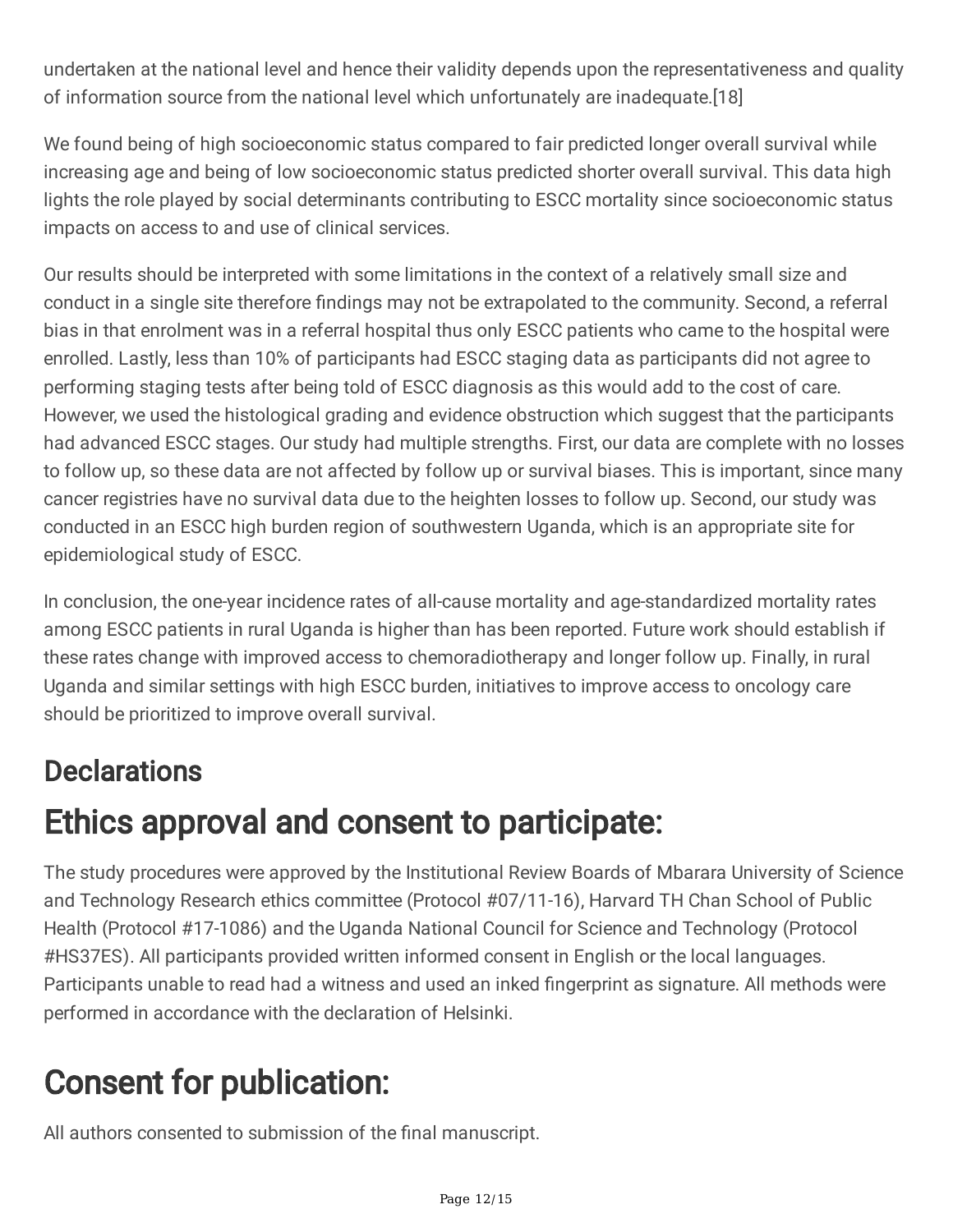# Availability of data and materials:

The datasets used and/or analyzed during the current study are available from the corresponding author on reasonable request.

# Competing interests:

None.

# Funding:

Research reported in this publication was supported by the Fogarty International Center and National Institute of Environmental Health Sciences of the National Institutes of Health under Award Number K43TW010715. The content is solely the responsibility of the authors and does not necessarily represent the official views of the National Institutes of Health.

# Authors' contributions:

SO, EBB, BAEL, SJA, ED, CKO, PO, WRM, DCC, and KEC contributed to the design of the study. SO, EBB, CKO, PO, and KEC carried out, analyzed, and interpreted the data. SO, EBB, BAEL, SJA, CKO, PO and KEC drafted the manuscript. All authors revised the manuscript critically for intellectual content and have read and approved the final manuscript.

## Acknowledgements:

All participants.

#### References

- 1. Bray F, Ferlay J, Soerjomataram I, Siegel RL, Torre LA, Jemal A: Global cancer statistics 2018: GLOBOCAN estimates of incidence and mortality worldwide for 36 cancers in 185 countries. CA Cancer J Clin 2018, **68**(6):394-424.
- 2. Wang QL, Xie SH, Wahlin K, Lagergren J: Global time trends in the incidence of esophageal squamous cell carcinoma. *Clin Epidemiol* 2018, **10**:717-728.
- 3. Ma K, Cao B, Guo M: The detective, prognostic, and predictive value of DNA methylation in human esophageal squamous cell carcinoma. Clin Epigenetics 2016, 8:43.
- 4. Ferlay J EM, Lam F, Colombet M, Mery L, Piñeros M, Znaor A, Soerjomataram I, Bray F: Global Cancer **Observatory: Cancer Today.** In. Lyon, France: International Agency for Research on Cancer; 2020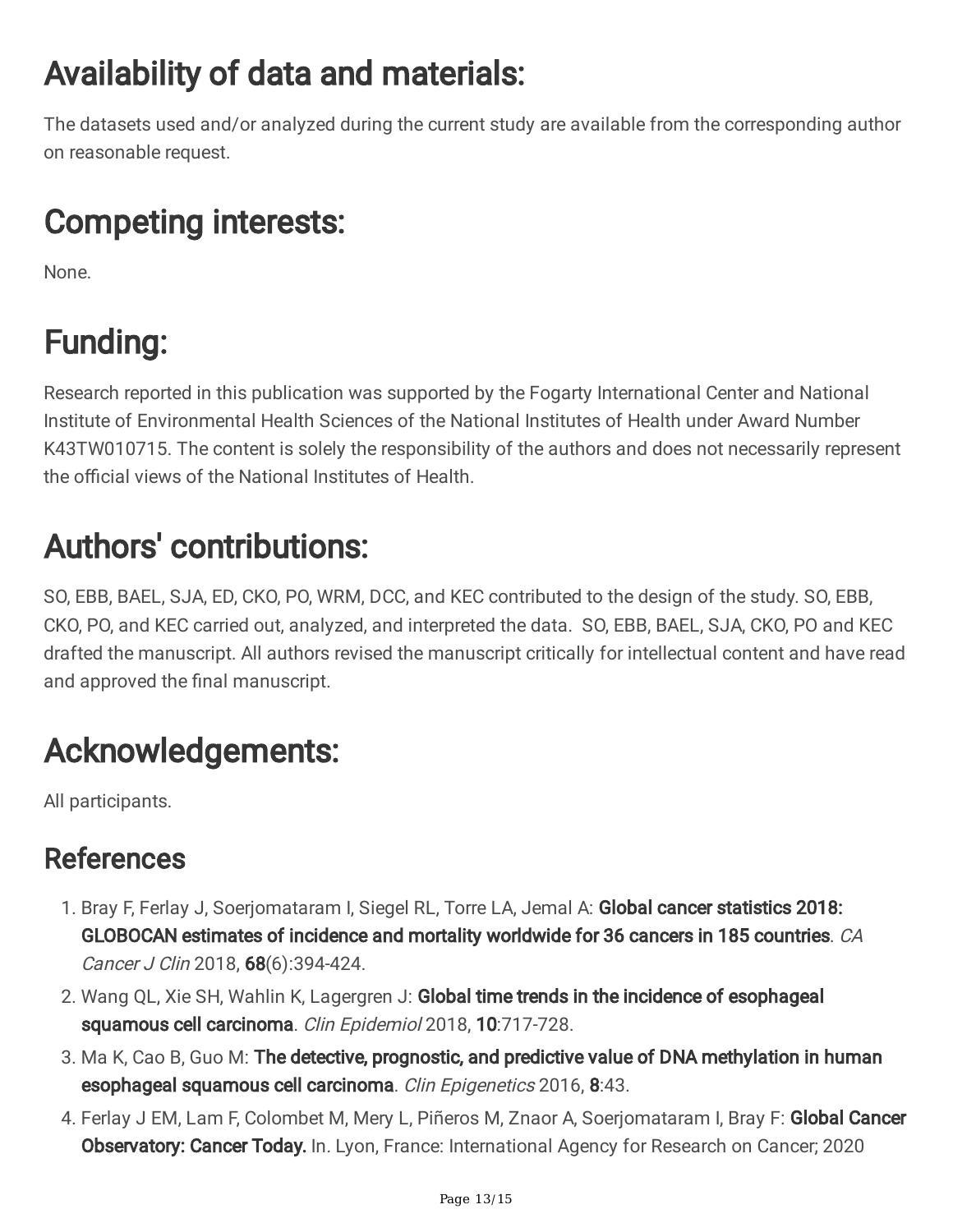(Accessed 17 Dec 2020).

- 5. Xu J, Cao J, Wang Y, Yao X, Wang Y, He Z, Lv W, Hu J: Novel preoperative nutritional assessment tool and prognostic model for ESCC patients. J Cancer 2019, 10(17):3883-3892.
- 6. Siegel RL, Miller KD, Jemal A: Cancer statistics, 2015. CA: a cancer journal for clinicians 2015,  $65(1):5.$
- 7. Aghcheli K, Marjani H-A, Nasrollahzadeh D, Islami F, Shakeri R, Sotoudeh M, Abedi-Ardekani B, Ghavamnasiri M-R, Razaei E, Khalilipour E: Prognostic factors for esophageal squamous cell carcinoma—a population-based study in Golestan Province, Iran, a high incidence area. PloS one 2011, 6(7):e22152.
- 8. Bass G, Furlong H, O'Sullivan K, Hennessy T, Walsh T: Chemoradiotherapy, with adjuvant surgery for local control, confers a durable survival advantage in adenocarcinoma and squamous cell carcinoma of the oesophagus. European Journal of Cancer 2014, 50(6):1065-1075.
- 9. Parkin DM: The evolution of the population-based cancer registry. Nature Reviews Cancer 2006, 6(8):603-612.
- 10. Okello S, Churchill C, Owori R, Nasasira B, Tumuhimbise C, Abonga CL, Mutiibwa D, Christiani DC, Corey KE: Population attributable fraction of Esophageal squamous cell carcinoma due to smoking and alcohol in Uganda. BMC cancer 2016, 16(1):446.
- 11. Mapstone N, Group RCSW: Dataset for the histopathological reporting of oesophageal carcinoma. Standard No G006 2007.
- 12. Ahmad OB, Boschi-Pinto C, Lopez AD, Murray CJ, Lozano R, Inoue M: Age standardization of rates: a new WHO standard. Geneva: World Health Organization 2001, 9(10).
- 13. Schokkaert E, Van de Voorde C: Direct versus indirect standardization in risk adjustment. Journal of health economics 2009, 28(2):361-374.
- 14. Asombang AW, Chishinga N, Nkhoma A, Chipaila J, Nsokolo B, Manda-Mapalo M, Montiero JFG, Banda L, Dua KS: Systematic review and meta-analysis of esophageal cancer in Africa: Epidemiology, risk factors, management and outcomes. World journal of gastroenterology 2019, 25(31):4512.
- 15. Veisani Y, Delpisheh A, Sayehmiri K, Rahimi E: Demographic and histological predictors of survival in patients with gastric and esophageal carcinoma. Iranian Red Crescent Medical Journal 2013, 15(7):547.
- 16. Slabber CF, Nel JS, Schoeman L, Burger W, Falkson G, Falkson CI: A randomized study of radiotherapy alone versus radiotherapy plus 5-fluorouracil and platinum in patients with inoperable, locally advanced squamous cancer of the esophagus. American journal of clinical oncology 1998, 21(5):462-465.
- 17. Sur RK, Levin CV, Donde B, Sharma V, Miszczyk L, Nag S: Prospective randomized trial of HDR brachytherapy as a sole modality in palliation of advanced esophageal carcinoma—an International Atomic Energy Agency study. International Journal of Radiation Oncology\* Biology\* Physics 2002, 53(1):127-133.